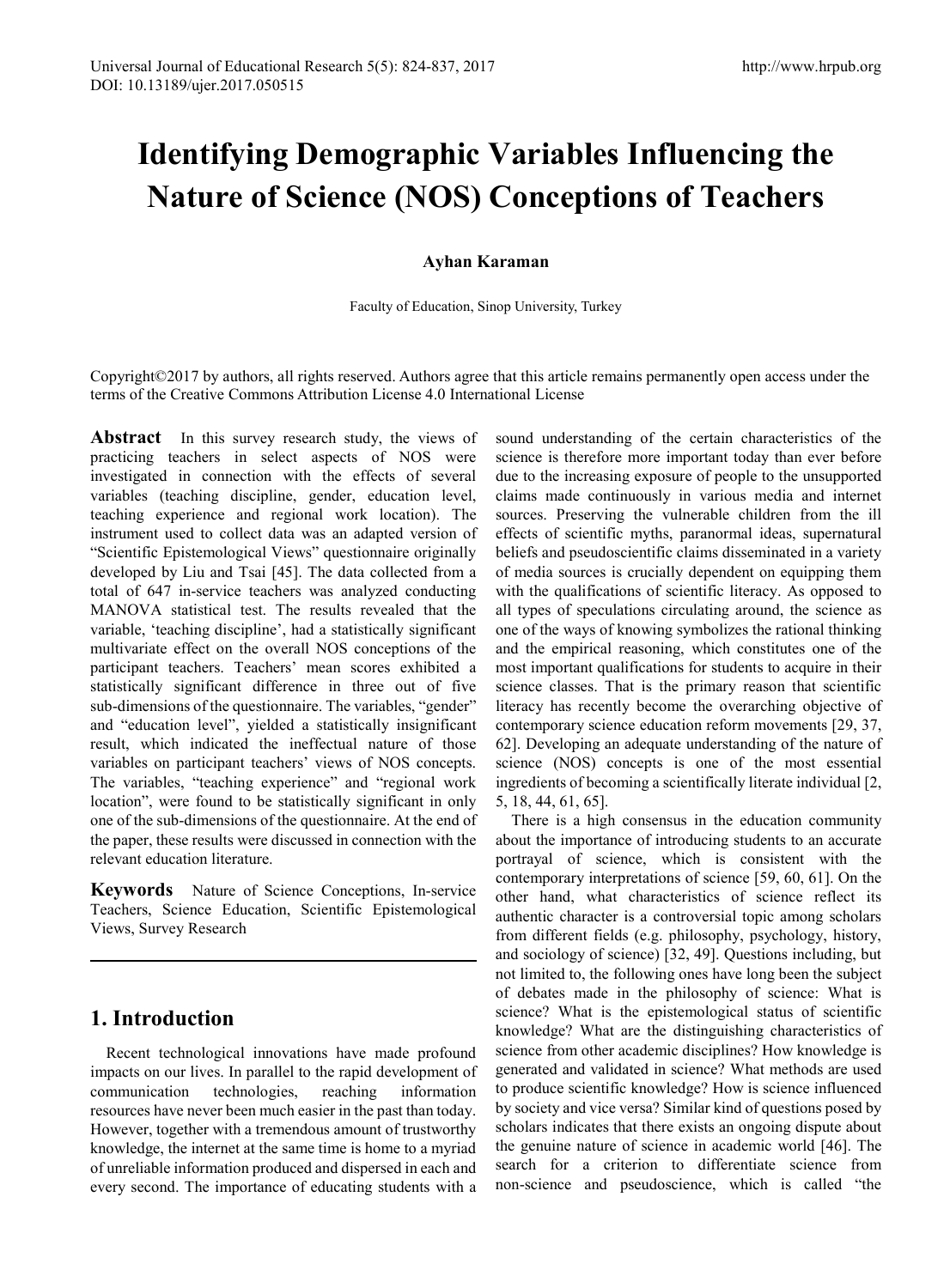demarcation problem", is still an unresolved issue in the philosophy of science. One's conception of science alters depending on the philosophical ground on which s/he stands. The conceptions of science held by people range on a scale from traditional to postmodern interpretations of science [4, 24]. The heated discussions between the scholars who favor traditional and postmodern interpretations of science are pronounced by some as "science wars" [24, 54]. Science is conceptualized in general by traditionalists as an objective source of knowledge generated solely from the empirical data by using the prominent method of science. Postmodernists delineate science as one of the ways of knowing, which is influenced by the social and cultural values of the society, and emphasize the multiple methods used by scientists. In a nutshell, the unsettled academic discussions about science indicate that there is no single NOS to be endorsed by all scholars [1, 17]. Some even go to say that there simply is no such thing as NOS [19]. Furthermore, as it is the case with the scientific knowledge, NOS is a dynamic rather than a static construct, which is always subject to change in time [41].

There is no doubt that NOS is one of the most essential constructs of science education to be engaged in by students in their science lessons. However, lack of a single understanding of NOS in the academic community creates a dilemma about what version of NOS is more appropriate for students to learn in their classrooms [6]. Contemporary science education programs at K-12 level include a list of NOS concepts acknowledged by many educators as suitable for the cognitive development of students and essential for overcoming several erroneous notions of students about science. Although the list of NOS concepts is by no means absolute, the following seven aspects of NOS have been emphasized extensively in science education literature [42]:

- 1. The empirical nature of scientific knowledge: Claims about natural phenomena to be acknowledged as scientific knowledge is eventually needed to be validated through observations. However, scientists do not have a direct access to the essence of most natural phenomena. This necessitates making inferences in order to establish the necessary link between the observations and the unexplained natural events.
- 2. The tentativeness of scientific knowledge: Due to the presence of a vast amount of empirical evidences behind scientific knowledge, it is durable yet not exempt from any changes in time. All scientific knowledge is potentially, at least in principal, open to change because none of the scientific knowledge has a claim to represent the absolute truth. As new evidences are discovered or existent evidences are reinterpreted as a consequence of the advances in technology, current scientific laws or theories are revised or replaced with the new ones.
- 3. The theory-laden nature of scientific knowledge: Scientists make their scientific investigations within

the borders of certain paradigms. Therefore, theoretical perspectives shared by scientists in a specific paradigm influence their work. Assuming that scientists make completely neutral observations free from their prior experiences is not more than an oversimplified conception of the scientific research process. Theoretical considerations of scientists affect the whole scientific research process including, but not limited to, what specific problems to be investigated, which methods to be used in conducting the investigations, and how to interpret the available data.

- 4. The creative and imaginative nature of scientific knowledge: Scientific knowledge is generated through empirical observations of nature. However, science is not completely confined to direct observations of the natural phenomena. Scientists use their creativity and imagination in every stage of scientific investigations because science is more than "a lifeless, entirely rational, and orderly activity" [42]. In choosing the problems to investigate, building the appropriate set-ups to test their hypotheses, analyzing the available data, and making inferences about their results, scientists are boundless to involve their creativity and imagination.
- 5. The social and cultural embeddedness of scientific knowledge: Science is an unisolated activity from its environment but rather performed in a sociocultural context. Scientific knowledge "affects and is affected by the various elements and intellectual spheres of the culture in which it is embedded" [42]. Certain values of the society in which scientists grew up play a significant role in shaping their decision mechanisms while conducting their scientific investigations. Political structures, religious beliefs, philosophical assumptions, and economic status of the society all take a part in the practice of the scientific research.

6. The similarities and distinctions between scientific laws and theories: Scientific laws and theories are invaluable assets of science, which together serve human beings in their effort to understand the physical world around them. There is a common misconception among lay people that scientific theories turn into scientific laws once they are proved with sufficient evidences. Scientific laws and theories are two distinct sources of knowledge. "Laws are descriptive statements of relationships among observable phenomena….Theories, by contrast, are inferred explanations for observable phenomena or regularities in those phenomena" [42]. Hence, there exists no hierarchy between scientific laws and theories, which means that theories never become laws with sufficient amount of supportive evidences.

7. The nonexistence of the scientific method: There are multiple methods used by scientists in their scientific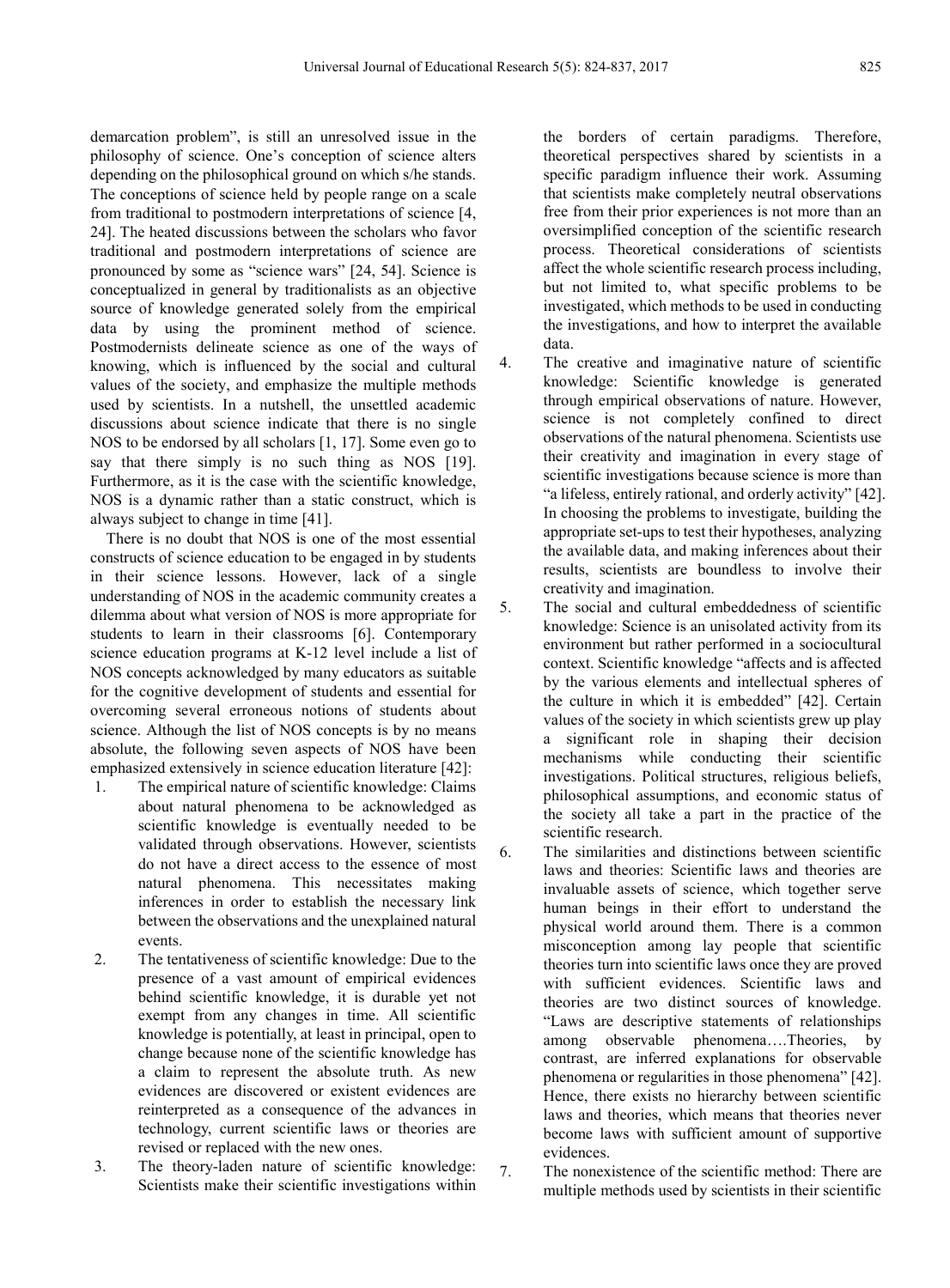endeavors. Therefore, the existence of a universal stepwise scientific method used commonly by all scientists is no more than a myth. "It is true that scientists observe, compare, measure, test, speculate, hypothesize, create ideas and conceptual tools, and construct theories and explanations. However, there is no single sequence of activities (prescribed or otherwise) that will unerringly lead them to functional or valid solutions or answers, let alone certain or true knowledge" [42].

The aspects of NOS listed above is often called "Lederman seven" and promoted by science education community as "the consensus view" of NOS concepts [51]. Having such a list of NOS concepts is useful for introducing NOS to students, helping researchers devise instruments to measure students' learning of NOS, and encouraging teachers and students to think deeper about NOS matters [47]. On the other hand, the consensus list is surely not exempt from any criticism. "The list can, despite the wishes of its creators, function as a mantra, as a catechism, as yet another something to be learnt. Instead of teachers and students reading, analyzing, and coming to their own views about NOS matters, the list often short-circuits all of this" [47]. Mathews [47] proposed to call the consensus list as "features of science (FOS)" by considering it to be more appropriate to be engaged deeper by learners as opposed to the items in nature of science (NOS) which only offer a surface learning without giving much thought about them.

NOS concepts have recently become an indispensable instructional outcome of the renewed science education programs all over the world [43, 58]. However, integrating a topic into the education programs is one thing, yet teaching it successfully to the students is another one. The incompetency of teachers is one of the most noticeable barriers in front of giving an adequate education to students about NOS concepts. A considerable number of teachers working in elementary and secondary schools suffer from inadequate education that they received about NOS concepts [3, 4, 26, 55, 65]. This situation impedes the efforts spent on reforming science education. Therefore, helping practicing teachers improve their understanding of NOS concepts becomes an important priority for turning reform ideals into reality. Generating support strategies for teachers about NOS concepts is futile without first identifying the specific factors influencing their views of NOS concepts. An effort was made in this research study to determine the influential variables in teachers' comprehension of NOS concepts.

#### **1.1. Purpose and Significance of the Study**

Teachers play a key role in the successful implementation of the educational reforms. That is because reform ideas developed at the macro level of education are actualized primarily by teachers at the micro level of classrooms. In that sense, conducting research studies on practicing teachers is a good investment with a high return. Research studies

dedicated to provide a comprehensive portrayal of practicing teachers' views of science would provide a considerable support to the efforts made to give a better education in NOS concepts to both pre-service and in-service teachers. In this research study, NOS conceptions of in-service teachers were investigated in connection with the effects of the following variables: teaching discipline of the teachers, gender of the teachers, education level of the teachers, teaching experience of the teachers and regional work locations of the teachers. Considering the limited number of research studies conducted with respect to NOS conceptions of Turkish in-service teachers, this research study would help to fill an important gap in the education literature. Any further action to be taken in teacher education is eventually dependent on having a better understanding of teachers' views. An answer was sought to the following research questions in this study:

- 1. What are the mean values of teachers' NOS conceptions?
- 2. Is there a statistically significant difference among the mean values of teachers' NOS conceptions with respect to their teaching disciplines?
- 3. Is there a statistically significant difference among the mean values of teachers' NOS conceptions with respect to their genders?
- 4. Is there a statistically significant difference among the mean values of teachers' NOS conceptions with respect to their education levels?
- 5. Is there a statistically significant difference among the mean values of teachers' NOS conceptions with respect to their teaching experiences?
- 6. Is there a statistically significant difference among the mean values of teachers' NOS conceptions with respect to their regional work locations?

### **2. Research Design**

This research study was conducted adopting the survey research methodology. Survey research is one of the most prominent representatives of quantitative research and used widely in educational research studies to identify the general characteristics of a population about a specific topic at hand [21]. In survey research, the opinions of a sample of people collected in a form of self-report data are aimed to be generalized to a larger population. Turkish science, physics and elementary teachers were determined as the target population of this study. However, the accessible population of the study was restricted to the science, physics and elementary teachers who decided to apply for an astronomy science summer camp. A cross-sectional survey was employed to collect data in this study. That is, the data were gathered only once in time from a sample of teachers. According to Ruane [57], cross-sectional survey research "captures information at one moment in time", which is analogous to "a snapshot freezes a moment in time". The views of teachers about the specific aspects of NOS were investigated in this research study.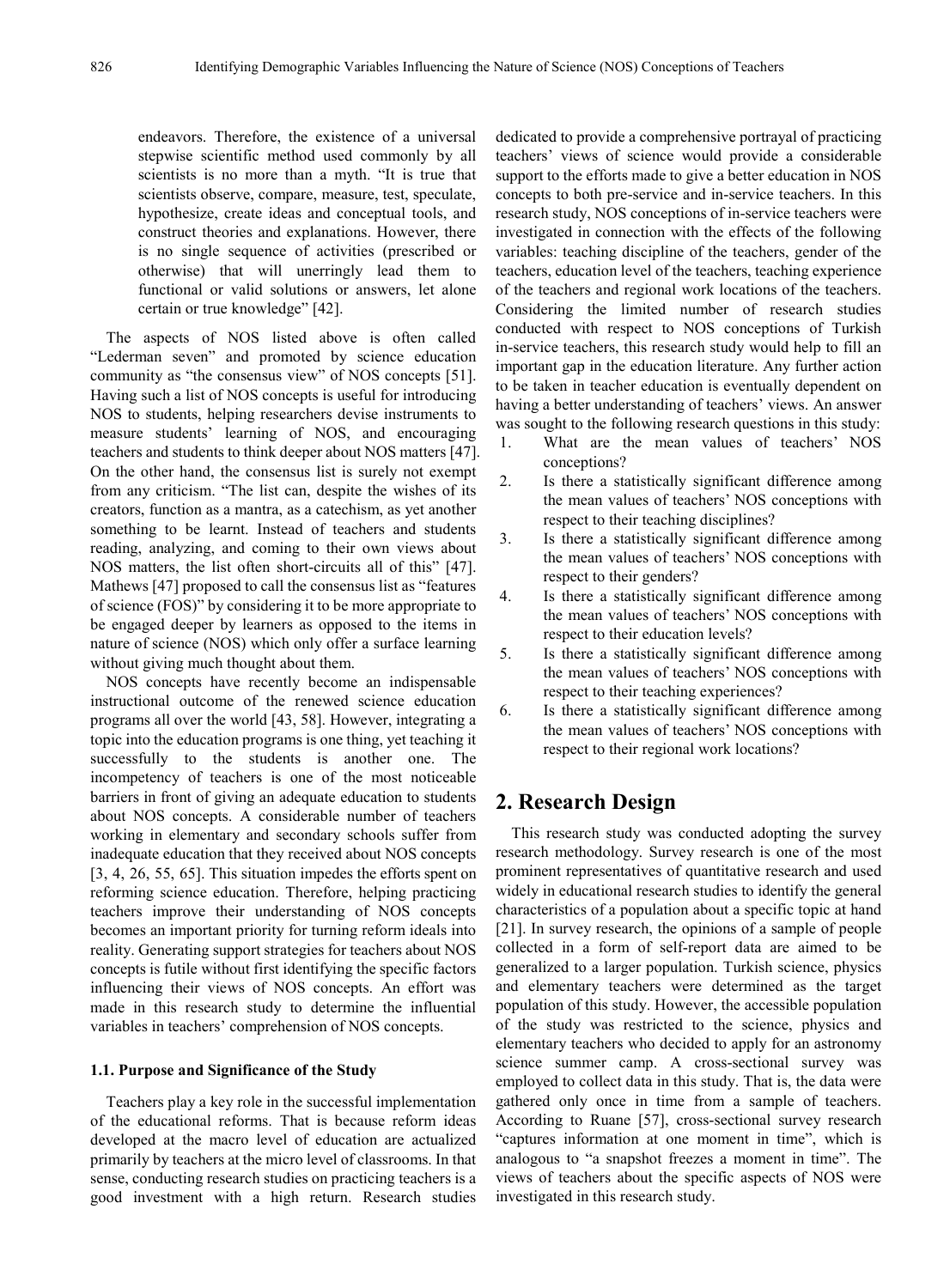#### **2.1. Research Context**

The data in this study was collected from teachers who were willing to participate in an astronomy science summer camp project sponsored by the Scientific and Technological Research Council of Turkey. A total of 647 applicant teachers completed the online version of a questionnaire instrument about NOS concepts (detailed information about the instrument is provided in the following section). The application was open to the public school teachers working in any part of Turkey. The data was obtained from physics, science and elementary teachers due to the fact that they were the only ones eligible to apply to the camp program. Table 1 displays the demographic information of the respondent teachers.

#### **2.2. Data Collection and Analysis**

An instrument entitled "Scientific Epistemological Views Questionnaire" was used in this research study to collect the data from the teachers. The questionnaire instrument developed originally by Liu and Tsai [45] was adapted to Turkish language in this study. It was translated to Turkish language by the author. The accuracy and the appropriateness of the translation were reviewed by two bilingual scholars in Turkish and English languages. Based on their suggestions, some corrections were made on the items in the instrument to improve their readability and comprehension.

The original questionnaire instrument consisted of a total of 25 items structured under the following five aspects of NOS: the role of social negotiation (SN), the invented and creative nature of science (IC), the theory-laden exploration

(TL), the cultural impacts (CI), and the changing and tentative feature of science knowledge (CT). The items in the questionnaire were designed in a Likert scale format with five levels of responses ranging from 'strongly agree' to 'strongly disagree'.

Some of the psychometric properties of the instrument were investigated to ensure its validity and reliability. Construct validity of the instrument was explored using "Principle Component Analysis" approach. Kaiser-Meyer-Olkin (KMO) as a measure of sampling adequacy to conduct the Principle Component Analysis was obtained as 0.699. The higher value of this result than 0.5 indicated that the number of respondent teachers in the study were large enough to perform the Principle Component Analysis [66]. According to Bartlett's Test of Sphericity  $\lceil \chi^2 \rceil$  $(136) = 1416.503$ ,  $p<0.001$ ], the correlations between the items in the instrument were found to be significantly large to conduct the Principle Component Analysis. A total of five factors having eigenvalues higher than 1 were extracted according to Kaiser's criterion of 1. Visual inspection of the scree plot also confirmed the five factorial structure of the instrument. 50.1 % of the total variance in the instrument was explainable by these five factors. Factor 1, factor 2, factor 3, factor 4 and factor 5 were responsible respectively for 7.72 %, 17.67 %, 7.18 %, 8.45 % and 9.10 % of the total variance. Items with factor loadings lower than 0.40, which explains less than 16 % of the variance in a specific factor, were omitted from the instrument. Therefore, a total of seventeen items dispersed into the five factors were kept in the instrument. Table 2 illustrates the retained items in the instrument with their corresponding factor loadings.

| Teaching<br><b>Discipline</b> | Elementary     | Physics          | Science           |                  |             |               |              |
|-------------------------------|----------------|------------------|-------------------|------------------|-------------|---------------|--------------|
| N                             | 348            | 62               | 237               |                  |             |               |              |
| Gender                        | Female         | Male             |                   |                  |             |               |              |
| N                             | 260            | 387              |                   |                  |             |               |              |
| Education<br>Level            | Bachelor's     | Master's         |                   |                  |             |               |              |
| N                             | 580            | 67               |                   |                  |             |               |              |
| Teaching<br><b>Experience</b> | $0 < x \leq 5$ | $5 < x \leq 10$  | $10 \le x \le 15$ | $15 < x \leq 20$ | 20 < x      |               |              |
| N                             | 185            | 177              | 109               | 115              | 61          |               |              |
| Regional<br>Locations         | Aegean         | <b>Black Sea</b> | E. Anatolia       | Marmara          | M. Anatolia | Mediterranean | SE. Anatolia |
| N                             | 63             | 79               | 52                | 125              | 117         | 93            | 118          |

**Table 1.** Demographic Information of the Respondent Teachers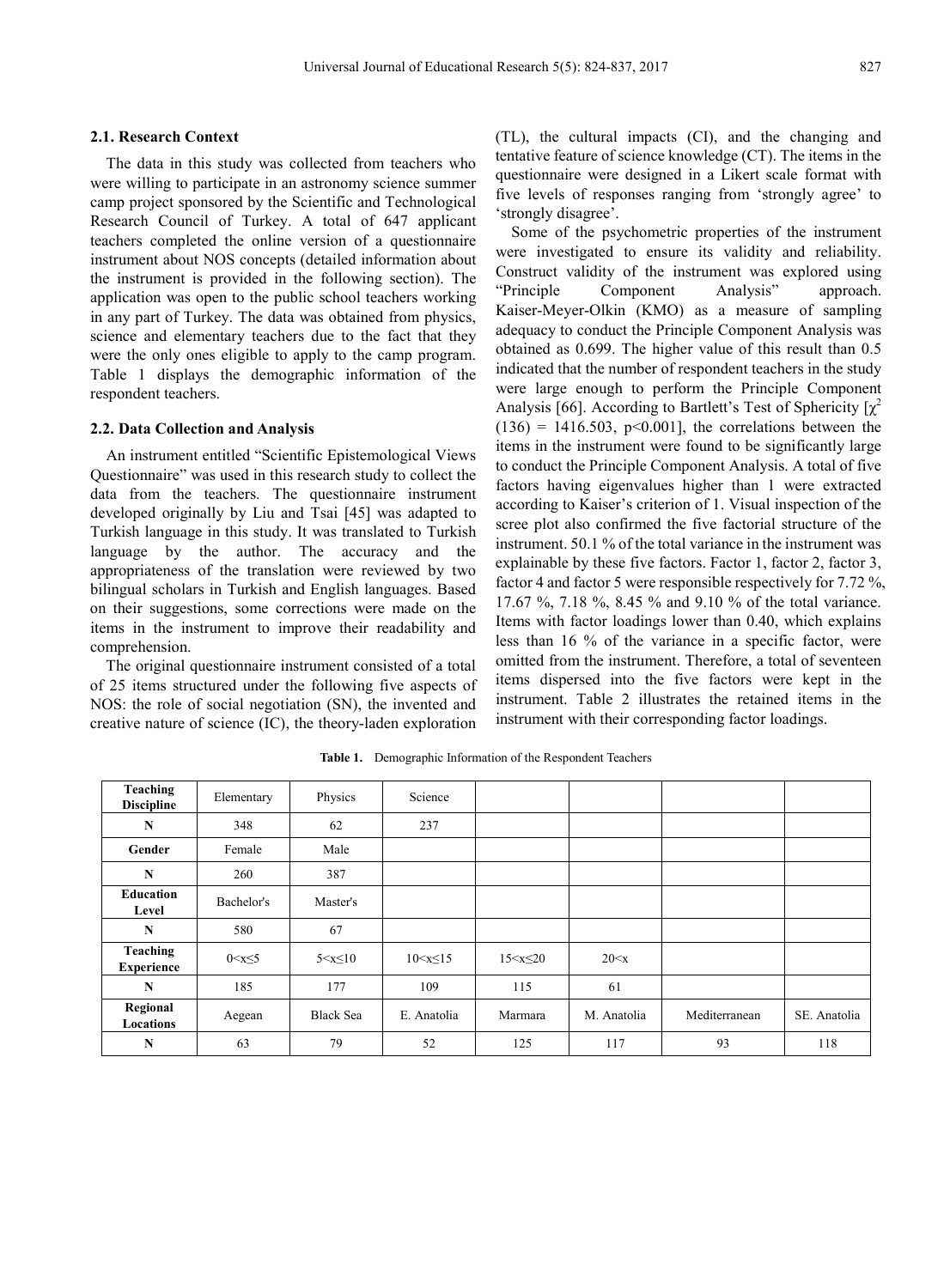| <b>Items</b> | Factor 1<br>(SN) | Factor 2<br>(IC) | Factor 3<br>(TL) | Factor 4<br>(CI) | Factor 5<br>(CT) | <b>Eigenvalues</b> | % of Variance |
|--------------|------------------|------------------|------------------|------------------|------------------|--------------------|---------------|
| Item 03      | 0.648            |                  |                  |                  |                  |                    |               |
| Item 06      | 0.748            |                  |                  |                  |                  | 1.313              | 7.722         |
| Item 07      | 0.720            |                  |                  |                  |                  |                    |               |
| Item 08      |                  | 0.644            |                  |                  |                  |                    |               |
| Item 09      |                  | 0.674            |                  |                  |                  |                    | 17.671        |
| Item 10      |                  | 0.722            |                  |                  |                  | 3.004              |               |
| Item 11      |                  | 0.635            |                  |                  |                  |                    |               |
| Item 14      |                  |                  | 0.708            |                  |                  |                    | 7.180         |
| Item 15      |                  |                  | 0.735            |                  |                  | 1.221              |               |
| Item 16      |                  |                  |                  | 0.572            |                  |                    | 8.446         |
| Item 18      |                  |                  |                  | 0.733            |                  | 1.436              |               |
| Item 19      |                  |                  |                  | 0.692            |                  |                    |               |
| Item 20      |                  |                  |                  |                  | 0.537            |                    |               |
| Item 21      |                  |                  |                  |                  | 0.414            |                    |               |
| Item 23      |                  |                  |                  |                  | 0.439            | 1.547              | 9.102         |
| Item 24      |                  |                  |                  |                  | 0.721            |                    |               |
| Item 25      |                  |                  |                  |                  | 0.693            |                    |               |

**Table 2.** Factor Loadings of the Items in the Instrument

**Table 3.** Cronbach Alpha Reliability Coefficients of the Factors

|                                                                        | <b>Cronbach Alpha Reliability Coefficients</b> |                           |  |  |
|------------------------------------------------------------------------|------------------------------------------------|---------------------------|--|--|
| Aspects of NOS                                                         | <b>Original Instrument</b>                     | <b>Adapted Instrument</b> |  |  |
| Factor 1: The role of social negotiation (SN)                          | 0.75                                           | 0.64                      |  |  |
| Factor 2: The invented and creative nature of science (IC)             | 0.56                                           | 0.62                      |  |  |
| Factor 3: The theory-laden exploration (TL)                            | 0.56                                           | 0.52                      |  |  |
| Factor 4: The cultural impacts (CI)                                    | 0.56                                           | 0.54                      |  |  |
| Factor 5: The changing and tentative feature of science knowledge (CT) | 0.65                                           | 0.58                      |  |  |
| Overall: The Instrument                                                | 0.76                                           | 0.67                      |  |  |

Internal consistency of the instrument was determined through Cronbach Alpha reliability coefficients calculated for each one of the five factors in the instrument. The overall value of the reliability coefficient of the original instrument had been found to be 0.76 by Liu and Tsai [45]. The reliability coefficient of the adapted version of the instrument was calculated as 0.67. The values of the reliability coefficients for original and adapted versions of the instrument are presented in Table 3.

In the literature, 0.5 is generally acknowledged by many scholars to be the threshold for acceptable values of Cronbach Alpha Reliability Coefficient [11, 22, 40, 56]. None of the figures in Table 3 is less than the threshold value, which might be attributed to the internally consistent structure of the items in the sub-dimensions of the instrument. In addition, the overall value of the reliability coefficient (0.67) signifies the internal consistency of the instrument used in this study.

Due to the online nature of the instrument, the responses given by the teachers to the Likert-type items in the instrument were scored automatically by the system and stored as a Microsoft Excel document. While the responses 'strongly agree' were assigned 5 points, the responses 'strongly disagree' were given 1 point. The two items worded negatively in the sub-dimension "the theory-laden exploration (TL)" were scored in a reverse way. The analyses of the mean scores of the teachers with respect to their teaching majors, genders, education level, teaching experience and regional locations of their schools were made using MANOVA statistical test. Each specific sub-dimension of the instrument was treated as a dependent variable in MANOVA statistical analysis.

## **3. Study Results**

In this section of the paper, the specific findings of the study are presented in organized tables. Starting with the first one, each one of the research questions is addressed in the following paragraphs. The first research question inquiries into the mean scores of teachers' NOS conceptions. Table 4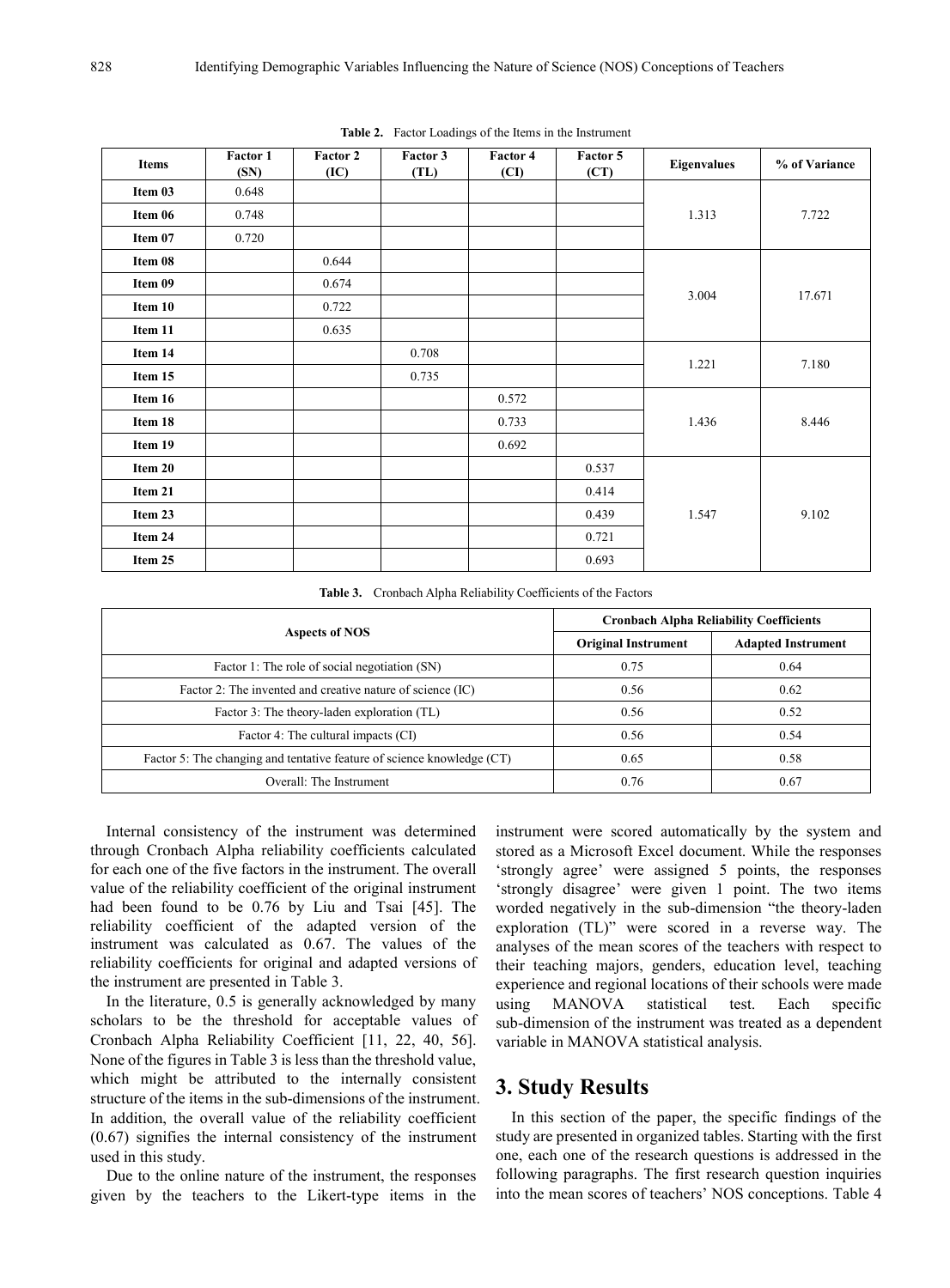displays the relevant information about the mean scores of the teachers for each specific sub-dimension of the instrument.

**Table 4.** Overall Mean Scores of the Teachers' NOS Conceptions

| Aspects of NOS                                                  | N   | Mean  | SD    |
|-----------------------------------------------------------------|-----|-------|-------|
| The role of social negotiation (SN)                             | 647 | 4.601 | 0.469 |
| The invented and creative nature of<br>science $(IC)$           | 647 | 4.435 | 0.563 |
| The theory-laden exploration (TL)                               | 647 | 3.079 | 0.880 |
| The cultural impacts (CI)                                       | 647 | 3.888 | 0.797 |
| The changing and tentative feature of<br>science knowledge (CT) | 647 | 4.200 | 0.500 |

According to Table 4, the participant teachers received the highest mean score (M=4.601) in the following sub-dimension of the instrument: the role of social negotiation (SN). On the other hand, the lowest mean score (M=3.079) was obtained by the teachers in the following aspect of NOS: the theory-laden exploration (TL). A careful inspection of Table 4 reveals that the mean scores of the teachers in specific aspects of NOS range from 'moderate' to 'high' level. The teachers achieved 'low' scores in none of the aspects of NOS.

The second research question was posed to determine the effect of the teaching disciplines of the teachers on their NOS conceptions. According to MANOVA statistical test result, 'teaching discipline' variable yielded a statistically significant multivariate effect on the mean scores of the teachers [F(12, 1278)=3.312, p=0.001; Wilks'  $\lambda$ =0.941;  $\eta_p^2$ =0.03]. Table 5 exhibits the corresponding values of the univariate test statistics to each one of the specific aspects of NOS.

The figures in Table 5 illustrate that the mean scores of elementary, physics and science teachers are significantly different from one another in the following four aspects of NOS: the role of social negotiation (SN), the invented and creative nature of science (IC), the theory-laden exploration (TL), and the changing and tentative feature of science knowledge (CT). Post-hoc comparisons of the mean scores indicate that the statistically significant difference favors science teachers over elementary teachers in these four aspects of NOS. In 'the theory-laden exploration (TL)' sub-dimension of the instrument, elementary teachers scored significantly higher than their physics colleagues. According to Cohen [15], any value of 'partial  $\eta^2$ ' between 0.01 and 0.06 corresponds to a small effect size. All values of 'partial  $\eta^2$  in this study are less than 0.06, which suggests that the magnitude of the differences between the mean scores of the teachers with different teaching disciplines is relatively small. Although there exist statistically significant differences between the mean scores of the teachers from different teaching disciplines, the practical meaning of these significant differences should be discussed further due to the relatively small values of effect sizes.

| Aspects of NOS  | Teaching<br>Discipline | N   | Mean  | <b>SD</b> | Univariate F-Statistics     | Partial $\eta_p^2$ | Sig. Diff.             |
|-----------------|------------------------|-----|-------|-----------|-----------------------------|--------------------|------------------------|
|                 | <b>PT</b>              | 62  | 4.581 | 0.490     |                             |                    | $ST-ET*$               |
| Factor-1 (SN)   | <b>ST</b>              | 237 | 4.660 | 0.434     | $F(2, 644)=2.996$ ; p=0.051 | 0.009              |                        |
|                 | ET                     | 348 | 4.565 | 0.485     |                             |                    |                        |
|                 | PT                     | 62  | 4.423 | 0.529     |                             |                    |                        |
| Factor-2 (IC)   | <b>ST</b>              | 237 | 4.537 | 0.496     | $F(2, 644)=6.416$ ; p=0.002 | 0.02               | $ST-ET**$              |
|                 | ET                     | 348 | 4.369 | 0.602     |                             |                    |                        |
|                 | PT                     | 62  | 2.718 | 0.808     |                             | 0.02               | $ST-PT**$<br>$ET-PT**$ |
| Factor-3 (TL)   | <b>ST</b>              | 237 | 3.173 | 0.842     | $F(2, 644)=6.680; p=0.001$  |                    |                        |
|                 | ET                     | 348 | 3.080 | 0.904     |                             |                    |                        |
|                 | PT                     | 62  | 3.839 | 0.763     |                             | 0.001              |                        |
| Factor-4 (CI)   | <b>ST</b>              | 237 | 3.864 | 0.797     | $F(2, 644)=0.428$ ; p=0.652 |                    |                        |
|                 | ET                     | 348 | 3.915 | 0.804     |                             |                    |                        |
|                 | PT                     | 62  | 4.177 | 0.495     |                             |                    | $ST-ET**$              |
| Factor-5 $(CT)$ | <b>ST</b>              | 237 | 4.279 | 0.477     | $F(2, 644)=4.793$ ; p=0.009 | 0.015              |                        |
|                 | ET                     | 348 | 4.151 | 0.512     |                             |                    |                        |

**Table 5.** Univariate Test Statistics of Teachers' Mean Scores with Respect to Their Teaching Disciplines

\*significant at  $\alpha$ =0.05

\*\*significant at α=0.01

PT=Physics Teachers, ST=Science Teachers, and ET=Elementary Teachers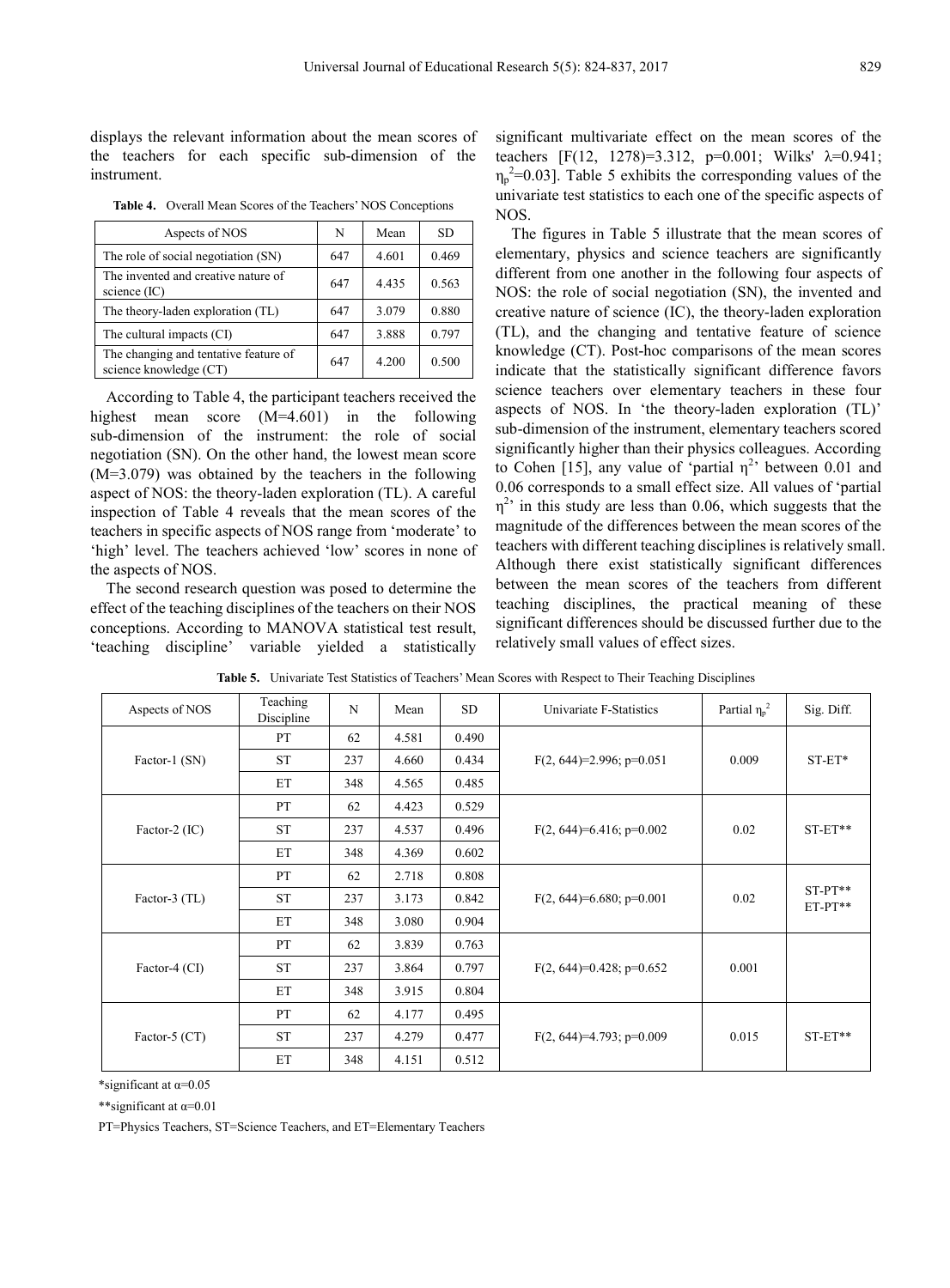The third research question in the study aims to ascertain whether the gender of the teachers makes any difference on their NOS conceptions. No statistically significant multivariate difference was found with respect to the genders of the teachers [F(6, 640)=0.679, p=0.667; Wilks'  $λ=0.994$ ; Partial  $\eta^2$ =0.006]. The values of univariate test statistics in each one of the specific aspects of NOS are presented in Table 6.

Considering the insignificant results in Table 6, gender of the teachers seems to be an ineffective variable on their NOS conceptions.

The fourth research question in the study is interested in exploring the effect of education levels of the teachers on their NOS conceptions. The multivariate analysis of the mean scores of the teachers with respect to their education levels produced an insignificant result [F(6, 640)=0.207, p=0.667; Wilks'  $\lambda$ =0.974; Partial  $\eta^2$ =0.002]. Table 7 provides the values of univariate statistical tests together with the mean scores of the teachers with respect to their education levels.

According to Table 7, no statistically significant difference is existent between the mean scores of the teachers holding bachelor's and master's degrees. This result implies that the NOS conceptions of the teachers have nothing to do with their education levels.

**Table 6.** Univariate Test Statistics of Teachers' Mean Scores with Respect to Their Genders

| Aspects of NOS  | Gender | N   | Mean  | <b>SD</b> | Univariate F-Statistics     |
|-----------------|--------|-----|-------|-----------|-----------------------------|
|                 | F      | 260 | 4.605 | 0.465     |                             |
| Factor-1 (SN)   | M      | 387 | 4.598 | 0.472     | $F(1, 645)=0.039$ ; p=0.843 |
|                 | F      | 260 | 4.467 | 0.523     |                             |
| Factor-2 $(IC)$ | M      | 387 | 4.414 | 0.589     | $F(1, 645)=1.388; p=0.239$  |
| Factor-3 (TL)   | F      | 260 | 3.113 | 0.811     |                             |
|                 | M      | 387 | 3.057 | 0.925     | $F(1, 645)=0.642$ ; p=0.423 |
|                 | F      | 260 | 3.887 | 0.849     |                             |
| Factor-4 (CI)   | M      | 387 | 3.890 | 0.762     | $F(1, 645)=0.002$ ; p=0.967 |
| Factor-5 $(CT)$ | F      |     | 4.205 | 0.495     |                             |
|                 | M      | 387 | 4.197 | 0.505     | $F(1, 645)=0.032$ ; p=0.858 |

F=Female, M=Male

**Table 7.** Univariate Test Statistics of Teachers' Mean Scores with Respect to Their Education Levels

| Aspects of NOS  | Education<br>Level | N   | Mean  | <b>SD</b> | Univariate F-Statistics     |
|-----------------|--------------------|-----|-------|-----------|-----------------------------|
|                 | <b>BD</b>          | 580 | 4.605 | 0.470     |                             |
| Factor-1 (SN)   | MD                 | 67  | 4.568 | 0.464     | $F(1, 645)=0.379$ ; p=0.539 |
|                 | <b>BD</b>          | 580 | 4.433 | 0.572     |                             |
| Factor-2 (IC)   | MD                 | 67  | 4.455 | 0.484     | $F(1, 645)=0.092$ ; p=0.762 |
| Factor-3 (TL)   | <b>BD</b>          | 580 | 3.078 | 0.890     |                             |
|                 | MD                 | 67  | 3.090 | 0.802     | $F(1, 645)=0.010$ ; p=0.922 |
| Factor-4 (CI)   | <b>BD</b>          | 580 | 3.896 | 0.806     |                             |
|                 | MD                 | 67  | 3.831 | 0.719     | $F(1, 645)=0.397$ ; p=0.529 |
| Factor-5 $(CT)$ | <b>BD</b>          | 580 | 4.202 | 0.501     |                             |
|                 | MD                 | 67  | 4.185 | 0.501     | $F(1, 645)=0.069$ ; p=0.793 |

BD=Bachelor's Degree and MD=Master's Degree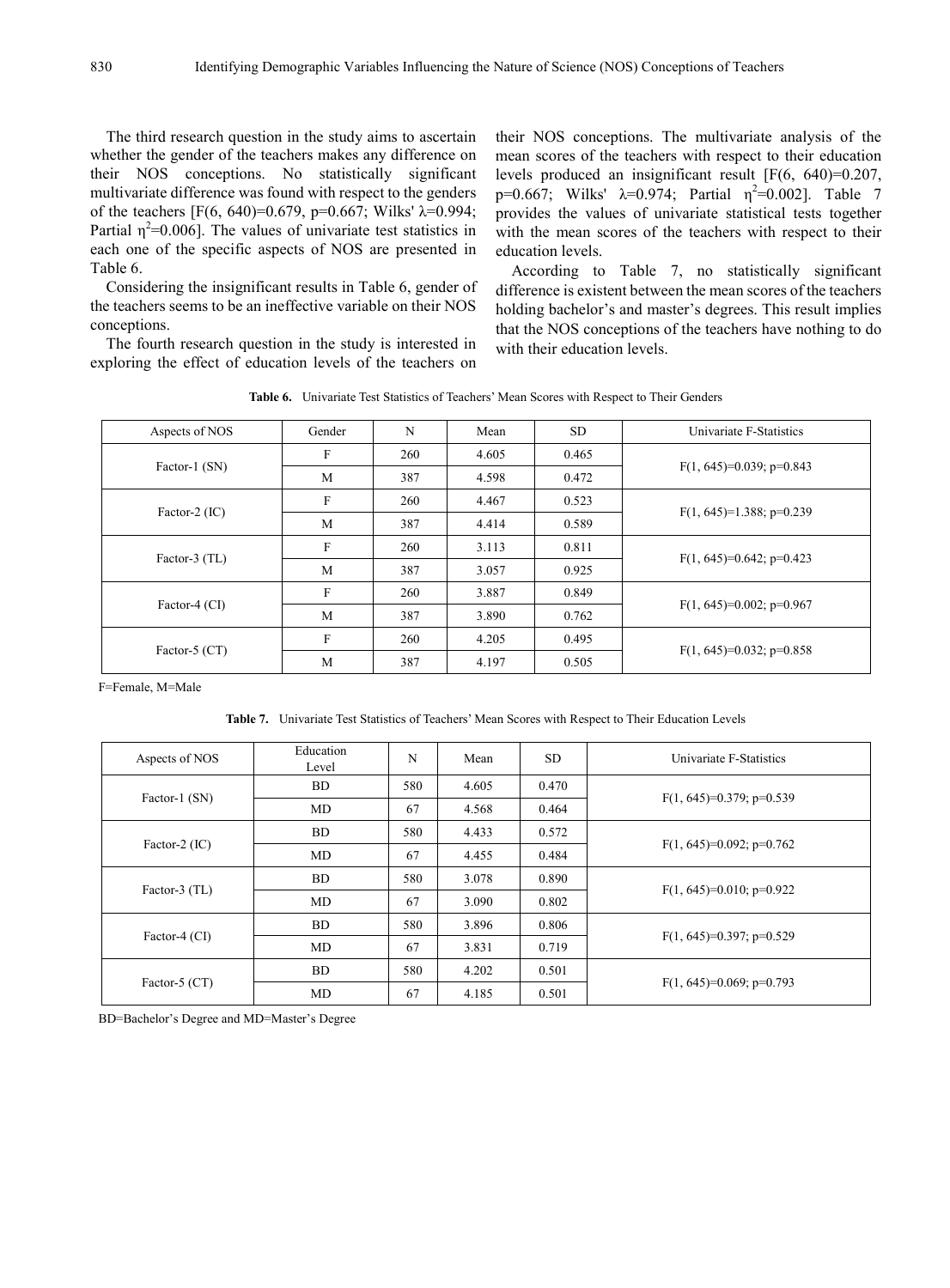Investigating the effect of the teaching experience on the NOS conceptions of the teachers is the central purpose of the fifth research question in the study. The multivariate analysis of the mean scores of the teachers with respect to their teaching experience produced a statistically significant result [F(24, 2223.438)=3.124, p=0.001; Wilks'  $\lambda$ =0.891; Partial  $\eta^2$ =0.029]. The information about the mean scores of the teachers in each specific aspect of NOS and their corresponding values of the univariate test statistics are available in Table 8.

difference only in one of the aspects of NOS with respect to the teaching experiences of the teachers: The theory-laden exploration (TL). It appears that less experienced teachers scored significantly higher than their more experienced colleagues in this very specific aspect of NOS. As the years of teaching experience increased in this aspect of NOS, the mean scores of the teachers tended to decrease systematically. In this sub-dimension of the instrument, teachers with less than five years of teaching experience significantly outperformed the more experienced teachers.

The figures in Table 8 indicate that there is a significant

| Aspects of NOS | Teaching<br>Experience | N   | Mean  | <b>SD</b> | Univariate<br>F-Statistics        | Partial $\eta_p^2$ | Sig. Diff.                                                                                                                                                                                       |
|----------------|------------------------|-----|-------|-----------|-----------------------------------|--------------------|--------------------------------------------------------------------------------------------------------------------------------------------------------------------------------------------------|
| Factor-1 (SN)  | $0 < x \leq 5$         | 185 | 4.665 | 0.449     |                                   |                    |                                                                                                                                                                                                  |
|                | $5 < x \leq 10$        | 177 | 4.575 | 0.448     |                                   |                    |                                                                                                                                                                                                  |
|                | $10 < x \le 15$        | 109 | 4.578 | 0.517     | $F(4, 642)=1.467;$<br>$p=0.210$   | 0.009              |                                                                                                                                                                                                  |
|                | $15 < x \leq 20$       | 115 | 4.600 | 0.425     |                                   |                    |                                                                                                                                                                                                  |
|                | 20 < x                 | 61  | 4.525 | 0.563     |                                   |                    |                                                                                                                                                                                                  |
|                | $0 < x \leq 5$         | 185 | 4.476 | 0.572     |                                   |                    |                                                                                                                                                                                                  |
|                | $5 < x \leq 10$        | 177 | 4.470 | 0.541     |                                   |                    |                                                                                                                                                                                                  |
| Factor-2 (IC)  | $10 < x \le 15$        | 109 | 4.392 | 0.545     | $F(2, 644)=1.372;$<br>$p=0.242$   | 0.008              |                                                                                                                                                                                                  |
|                | $15 < x \leq 20$       | 115 | 4.343 | 0.600     |                                   |                    |                                                                                                                                                                                                  |
|                | 20 < x                 | 61  | 4.463 | 0.557     |                                   |                    |                                                                                                                                                                                                  |
|                | $0 < x \leq 5$         | 185 | 3.397 | 0.842     |                                   | 0.077              | $(0 \le x \le 5)$ - $(5 \le x \le 10)^*$                                                                                                                                                         |
|                | $5 < x \leq 10$        | 177 | 3.119 | 0.841     | $F(2, 644)=13.405$ ;<br>$p=0.001$ |                    | $(0 \le x \le 5)$ - $(10 \le x \le 15)$ **<br>$(0 < x \le 5)$ - $(15 < x \le 20)**$<br>$(0 < x \leq 5)$ - $(20 < x)**$<br>$(5 < x \le 10)$ - $(15 < x \le 20)*$<br>$(5 < x \le 10) - (20 < x)**$ |
| Factor-3 (TL)  | $10 < x \le 15$        | 109 | 3.000 | 0.861     |                                   |                    |                                                                                                                                                                                                  |
|                | $15 < x \leq 20$       | 115 | 2.796 | 0.915     |                                   |                    |                                                                                                                                                                                                  |
|                | 20 < x                 | 61  | 2.680 | 0.730     |                                   |                    |                                                                                                                                                                                                  |
|                | $0 < x \leq 5$         | 185 | 3.907 | 0.839     |                                   | 0.003              |                                                                                                                                                                                                  |
|                | $5 < x \leq 10$        | 177 | 3.921 | 0.751     |                                   |                    |                                                                                                                                                                                                  |
| Factor-4 (CI)  | $10 < x \le 15$        | 109 | 3.848 | 0.788     | $F(2, 644)=0.456;$<br>$p=0.768$   |                    |                                                                                                                                                                                                  |
|                | $15 < x \leq 20$       | 115 | 3.907 | 0.824     |                                   |                    |                                                                                                                                                                                                  |
|                | 20 < x                 | 61  | 3.781 | 0.779     |                                   |                    |                                                                                                                                                                                                  |
|                | $0 < x \leq 5$         | 185 | 4.253 | 0.448     |                                   |                    |                                                                                                                                                                                                  |
|                | $5 < x \leq 10$        | 177 | 4.235 | 0.503     |                                   | 0.014              |                                                                                                                                                                                                  |
| Factor-5 (CT)  | $10 < x \le 15$        | 109 | 4.187 | 0.519     | $F(2, 644)=2.234;$<br>$p=0.064$   |                    |                                                                                                                                                                                                  |
|                | $15 < x \leq 20$       | 115 | 4.089 | 0.559     |                                   |                    |                                                                                                                                                                                                  |
|                | 20 < x                 | 61  | 4.174 | 0.473     |                                   |                    |                                                                                                                                                                                                  |

**Table 8.** Univariate Test Statistics of Teachers' Mean Scores with Respect to Their Teaching Experiences

\*significant at α=0.05

\*\*significant at α=0.01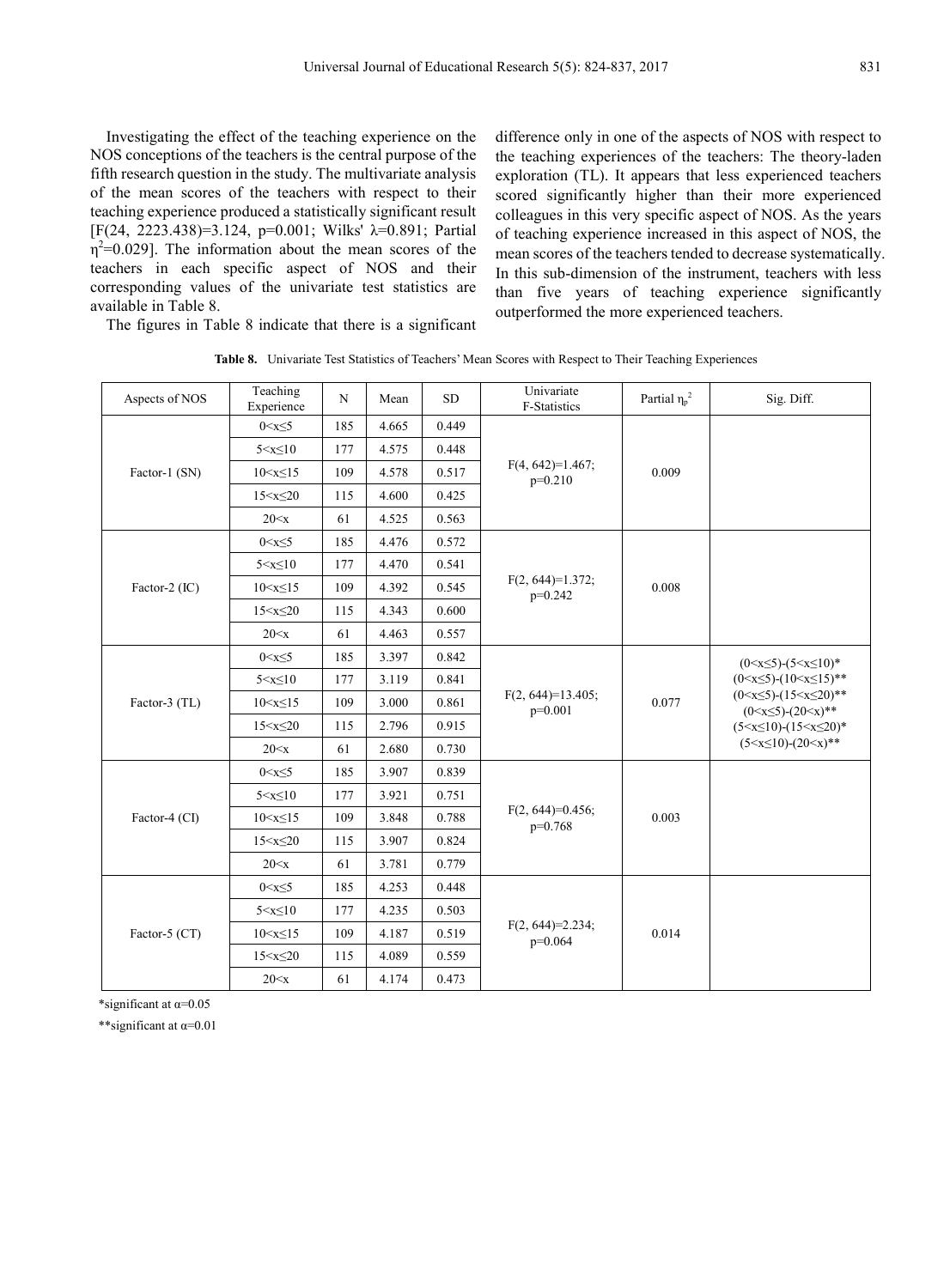| Aspects of NOS | Regional Locations | N                     | Mean  | ${\rm SD}$ | Univariate F-Statistics         | Partial $\eta_p^2$ | Sig. Diff.                     |
|----------------|--------------------|-----------------------|-------|------------|---------------------------------|--------------------|--------------------------------|
|                | Marmara            | 125                   | 4.584 | 0.530      |                                 |                    |                                |
| Factor-1 (SN)  | Aegean             | 63                    | 4.698 | 0.353      |                                 | 0.013              |                                |
|                | <b>Black Sea</b>   | 79                    | 4.498 | 0.526      | $F(6, 640)=1.439;$<br>p=0.197   |                    |                                |
|                | M. Anatolia        | 117                   | 4.638 | 0.426      |                                 |                    |                                |
|                | Mediterranean      | 93                    | 4.606 | 0.384      |                                 |                    |                                |
|                | E. Anatolia        | 52                    | 4.654 | 0.428      |                                 |                    |                                |
|                | SE. Anatolia       | 118<br>4.571<br>0.523 |       |            |                                 |                    |                                |
|                | Marmara            | 125                   | 4.510 | 0.526      |                                 |                    |                                |
|                | Aegean             | 63                    | 4.377 | 0.641      |                                 |                    |                                |
|                | <b>Black Sea</b>   | 79                    | 4.383 | 0.562      |                                 |                    |                                |
| Factor-2 (IC)  | M. Anatolia        | 117                   | 4.442 | 0.525      | $F(6, 640)=0.717;$<br>$p=0.636$ | 0.007              |                                |
|                | Mediterranean      | 93                    | 4.409 | 0.602      |                                 |                    |                                |
|                | E. Anatolia        | 52                    | 4.389 | 0.650      |                                 |                    |                                |
|                | SE. Anatolia       | 118                   | 4.458 | 0.527      |                                 |                    |                                |
|                | Marmara            | 125                   | 3.012 | 0.792      |                                 |                    |                                |
|                | Aegean             | 63                    | 3.032 | 0.718      |                                 |                    |                                |
|                | <b>Black Sea</b>   | 79                    | 3.019 | 0.998      |                                 |                    | Ε.                             |
| Factor-3 (TL)  | M. Anatolia        | 117                   | 3.026 | 0.949      | $F(6, 640)=3.674;$<br>$p=0.001$ | 0.033              | Anatolia-Mediterranean*<br>SE. |
|                | Mediterranean      | 93                    | 2.860 | 0.832      |                                 |                    | Anatolia-Mediterranean**       |
|                | E. Anatolia        | 52                    | 3.327 | 0.933      |                                 |                    |                                |
|                | SE. Anatolia       | 118                   | 3.335 | 0.850      |                                 |                    |                                |
|                | Marmara            | 125                   | 3.904 | 0.846      |                                 |                    |                                |
|                | Aegean             | 63                    | 3.963 | 0.797      |                                 |                    |                                |
|                | <b>Black Sea</b>   | 79                    | 3.818 | 0.769      |                                 |                    |                                |
| Factor-4 (CI)  | M. Anatolia        | 117                   | 3.895 | 0.784      | $F(6, 640)=0.439;$<br>$p=0.853$ | 0.004              |                                |
|                | Mediterranean      | 93                    | 3.814 | 0.805      |                                 |                    |                                |
|                | E. Anatolia        | 52                    | 3.865 | 0.820      |                                 |                    |                                |
|                | SE. Anatolia       | 118                   | 3.944 | 0.770      |                                 |                    |                                |
|                | Marmara            | 125                   | 4.267 | 0.536      |                                 |                    |                                |
|                | Aegean             | 63                    | 4.210 | 0.456      |                                 |                    |                                |
|                | <b>Black Sea</b>   | 79                    | 4.192 | 0.516      |                                 |                    |                                |
| Factor-5 (CT)  | M. Anatolia        | 117                   | 4.207 | 0.519      | $F(6, 640)=0.688;$<br>$p=0.660$ | 0.006              |                                |
|                | Mediterranean      | 93                    | 4.140 | 0.469      |                                 |                    |                                |
|                | E. Anatolia        | 52                    | 4.154 | 0.454      |                                 |                    |                                |
|                | SE. Anatolia       | 118                   | 4.192 | 0.501      |                                 |                    |                                |
|                |                    |                       |       |            |                                 |                    |                                |

**Table 9.** Univariate Test Statistics of Teachers' Mean Scores with Respect to Their Regional Work Locations

\*significant at  $\alpha$ =0.05

\*\*significant at  $\alpha$ =0.01

The sixth research question in the study concentrates on the effect of the regional work locations of the teachers on their NOS conceptions. MANOVA statistical test revealed that there was an overall significant difference between the mean scores of the teachers with respect to their regional work locations [F (36, 2791.241)=1.495, p=0.03; Wilks'  $\lambda$ =0.92; Partial  $\eta^2$ =0.014]. The mean scores of the teachers and the univariate test statistics with respect to the regional work locations of the teachers are presented in Table 9.

detected only in one aspect of NOS: the theory-laden exploration (TL). In this aspect of NOS, the lowest mean score (2.860) was obtained by the teachers working in Mediterranean region. The mean scores of the teachers in Mediterranean region were significantly less than the ones in E. Anatolia and SE. Anatolia regions.

## **4. Conclusions and Implications**

In Table 9, the statistically significant difference was

The mean scores of the teachers in five specific aspects of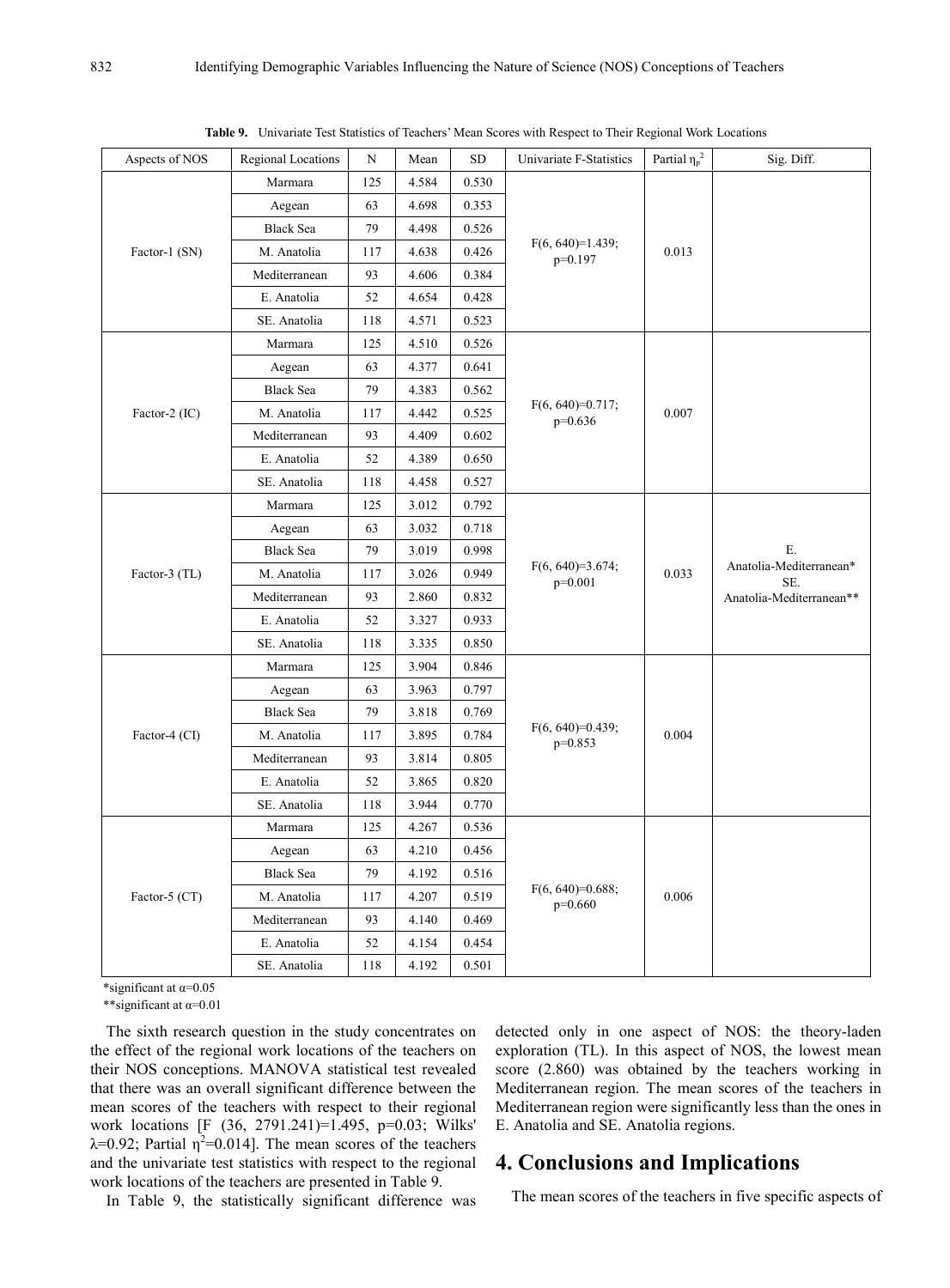NOS range from 3.079 to 4.601. The respondent teachers obtained the lowest mean score (M=3.079) in 'the theory-laden exploration (TL)' aspect of NOS. They attained the highest mean score (M=4.601) in 'the role of social negotiation (SN)' sub-dimension of the instrument. The corresponding ranks of these mean scores vary from 'medium' to 'high' level of understanding of NOS concepts. This result stands, to some extent, at odds with an ample number of the research studies reporting the inadequate understanding of the teachers about NOS concepts [27, 55, 65]. The relatively higher values of the mean scores of the respondent teachers in this study indicated that they had grasped a certain level of understanding about the specific aspects of NOS. Teachers do not necessarily hold fragile conceptions about all of the aspects of NOS. That is, whereas they have a better comprehension of the select aspects of NOS, they develop a less adequate understanding of certain NOS concepts. Therefore, making holistic generalizations about teachers' understanding of NOS concepts might result in an underestimation or overestimation of their cognitive structures about the specific dimensions of NOS concepts. Determining the specific aspects of NOS in which teachers need support the most is crucially important for developing the appropriate strategies in educating knowledgeable teachers about NOS concepts.

According to the findings of the study, teaching discipline appeared to be an influential demographic variable which made a statistically significant difference in all but one aspect of NOS. Except one aspect of NOS (The Cultural Impacts), science teachers outperformed their colleagues in elementary and physics disciplines. It is not a secret that both science and physics teachers in their undergraduate education and teaching profession are engaged with science content more than elementary teachers. However, having a stronger background in science is not necessarily synonymous with developing a higher level of understanding about NOS concepts [50]. The case might be strengthened by a comparison of the physics and elementary teachers in this study. None of the figures yielded a statistically significant difference in favor of physics teachers. On the contrary, the elementary teachers scored statistically significantly higher than the physics teachers in "the Theory-laden Explorations" aspect of NOS. In terms of the role of having different theoretical perspectives in the production of the scientific knowledge, the thoughts of the physics teachers were more conservative than the elementary teachers. In other words, the physics teachers refrained more from accepting the idea that the preexisting perspectives held by scientists play a significant role in shaping the scientific knowledge. This result seems to be plausible considering the positivistic education, which conceptualizes the science as an objective source of knowledge, given to the physics teachers in their undergraduate education. The relatively higher performance of the science teachers in the study might be attributed to their engagement not only with science content but also with NOS concepts in their undergraduate years. In fact, several

criticisms in the literature are directed to the insufficient NOS education given to the teacher candidates in teacher education programs worldwide. It is pretty usual that teacher candidates in many universities graduate from their programs without attending even a single NOS course. One of the questions posed to the participant teachers in this study inquired in whether they had received any training previously in NOS concepts. Only 13 % of the responses given by teachers to this question were positive. While this figure tells us a little about the exact nature of teachers' NOS training based on their self-report data, it reveals a lot about teachers' lack of the formal education in NOS concepts. For the last few years, prospective science teachers in Turkish universities have been enrolling a course completely dedicated to NOS concepts in their third year of study. However, neither prospective physics teachers nor their elementary peers are offered a NOS course in their program of studies. The chances were quite slim that the physics and elementary teachers in this study had attended any NOS course in their undergraduate education. It seems that they attained a satisfactory performance in this study without having a proper education about NOS concepts in their undergraduate education. In this study, their 'informed' conceptions of NOS in select aspects of NOS might be explained primarily by their preexisting personal epistemological beliefs. There are several research studies in the literature indicating the link between the personal epistemological beliefs and NOS conceptions of teachers [13, 48]. In parallel to the substantial promotion of constructivist approach in the education system lately, the postmodern interpretations of science started to find more space in teacher education programs. However, this still does not abolish teacher candidates' need for a separate NOS course in teacher education programs.

With respect to gender, statistically significant difference was detected between male and female teachers in none of the aspects of NOS. For a long time, there has been a debate about the gender gap in science, which usually means the unequal representation of men and women in science-related professions [7, 9, 10, 23, 35, 64]. Despite the fact that no achievement difference exists between boys and girls in school science, girls seem to be less interested than boys in pursuing a professional career in STEM (Science, Technology, Engineering, and Mathematics) fields [28, 36, 52]. Whereas no single factor by itself is successful enough to provide a satisfying explanation for gender inequality in science as a historic problem for many countries all over the world, attitudes towards science take definitely one of the leading roles in career decisions of students. There are a numerous number of research studies reporting more positive attitudes of boys towards science than girls in the literature [8, 16, 23, 34, 52]. Students' attitudes towards science are shaped in part by their personal views of science [14, 30]. Students hold a variety of stereotypical and inaccurate images of science and scientists [14]. For instance, the research studies conducted using Draw-A-Scientist Test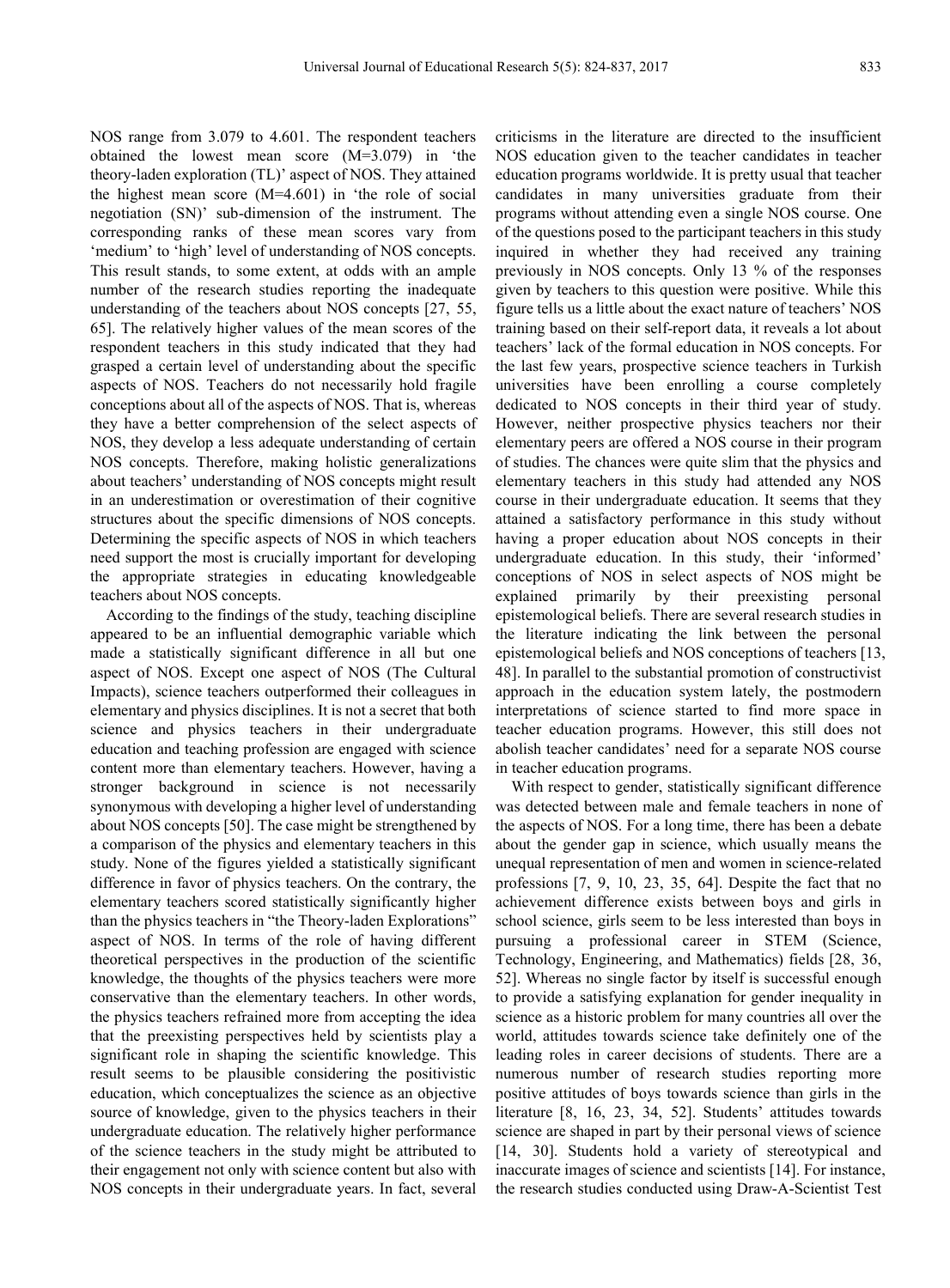(DAST) indicate that students generally conceptualize scientists stereotypically as males working in a laboratory with eyeglasses and white lab coats [12, 20, 53, 63, 67]. Preceding discussions reveal that gender is an important variable when it comes to identifying individuals' conceptions of science. However, gender made no significant effect on teachers' views of science in this research study. Could this result have anything to do with the participant female teachers who have already chosen a teaching career in physics and science disciplines? Do we get the similar results in comparison to female elementary teachers? A Multivariate Analysis of Variance (MANOVA) was carried out to examine whether there exists a significant interaction effect between gender and teaching discipline variables. The result yielded no statistically significant multivariate interaction effect  $[F (10, 1274) = 0.779]$ p=0.649; Wilks' λ=0.98; Partial  $η^2$ =0.006], which confirmed the ineffectual status of gender on NOS conceptions of the teachers in this study.

The statistical analysis of the teachers' responses with respect to their education level revealed no significant result. Therefore, having a higher education degree was unhelpful to teachers to gain a better understanding of NOS concepts. Like many undergraduate teacher education programs, Master of Science (MS) programs are usually deprived of a specific NOS course. An elective philosophy of science course is offered to students in some of the science education MS programs. Therefore, majority of the teachers in the study completed the MS degree programs without engaging in even a single course dedicated completely to NOS concepts.

Chief among a myriad of factors impacting academic growth of students is teacher effectiveness [31]. However, what characteristics of teachers make them more effective is one of the highly debated questions in education field. Teaching experience is pronounced in many research studies as an important variable in determining the effectiveness of teachers [33, 39]. While experienced teachers are considered as more effective in general than new teachers, the difference almost disappears after gaining a few years of teaching experience [25, 38]. Except one aspect of NOS, no statistically significant difference was detected in this study among the teachers with varied years of teaching experience. The teachers having a teaching experience of 0 to 5 years scored significantly higher than their more experienced colleagues in factor-3 (The theory-laden exploration). This result implies that the influence of scientists' preexisting conceptions on their scientific observations was acknowledged more by inexperienced teachers than their experienced colleagues. The personal epistemologies of the teachers might be given as a plausible explanation for this difference between inexperienced and experienced teachers in factor-3. In a research report published by OECD, new teachers in Turkey were found to be in favor of constructivist beliefs more than experienced ones [33]. In parallel to the recent standards in Turkish education system promoting the

use of constructivist approach by teachers in their classrooms, teacher education programs have started to give more emphasis to educate teacher candidates with a constructivist perspective. For that reason, there was a higher probability of having completed a constructivist-oriented education in their undergraduate education by inexperienced teachers in this study. Due to the fact that constructivism asserts that one constructs his/her unique understanding of the world with the involvement of his/her prior knowledge, the theory-ladenness of the scientific observations is highly compatible with constructivist ideas. Therefore, the theory-ladenness of the observations is one of NOS concepts which are relatively easier to be acknowledged by teachers adopting the central tenets of constructivism.

People convey the social and cultural values of the geographic regions in which they live. It is probable that geographic regions having the peculiar traditions and customs are dominated by a specific ideological perspective which is more or less compatible with contemporary concepts of NOS. Therefore, it is plausible to expect that individuals from the same region are prone to share a common mindset. Could this be the case in terms of teachers' conceptions of NOS? Regional work locations of teachers made a significant difference in only one aspect of NOS. In factor-3 (The theory-laden exploration), the teachers working in East Anatolia and Southeast Anatolia regions received significantly higher scores than their colleagues working in Mediterranean region. This difference between teachers working in different regions of Turkey might be attributed primarily to their personal epistemologies. As discussed earlier, there are research findings in the literature that inexperienced teachers in Turkey support constructivist approach in their teaching practices more than experienced teachers [33]. Providing a comprehensive explanation to this situation is beyond the scope of this research study. However, one possible explanation is that new teachers start the teaching profession with idealism, yet the idealism gradually turns into realism as they face the realities of the education system. Beginner teachers in each year are appointed to their first regional work locations by the Turkish Ministry of Education. The chances of starting their first work experiences at a socioeconomically disadvantaged region are pretty high at the very early stages of their teaching careers. As they gain more experience in the profession, they tend to move another region having relatively higher socioeconomic status. This means that the density of new teachers is naturally higher in certain regions (e.g. East Anatolian Region and Southeast Anatolian Region). Working at a school located in Mediterranean Region usually demands having more experience in teaching profession. In this study, significant difference between the teachers in East and Southeast regions and the teachers in Mediterranean region is explained possibly by the higher density of inexperienced teachers working in East and Southeast regions.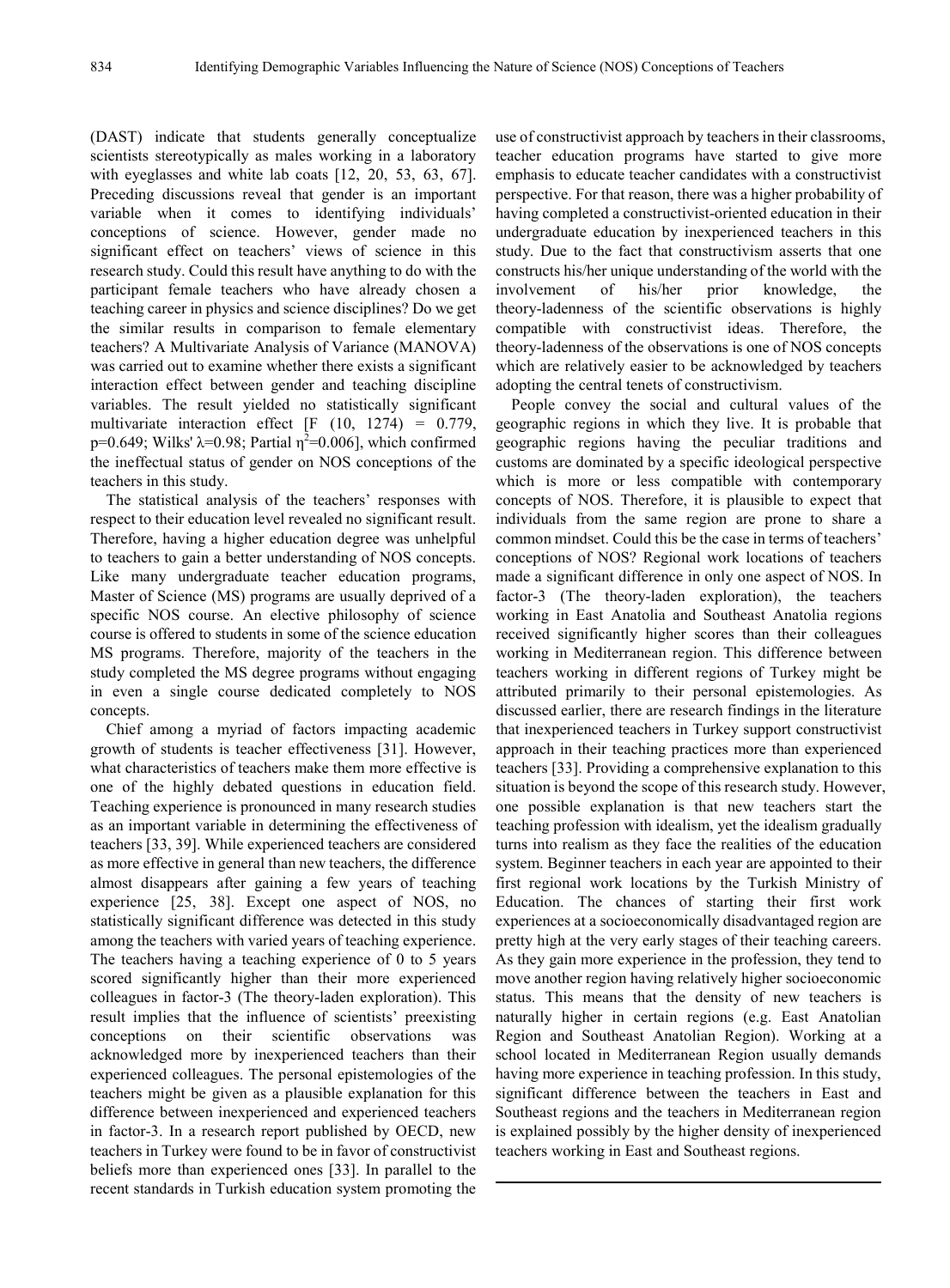## **REFERENCES**

- [1] F. Abd-El-Khalick. Developing deeper understandings of nature of science: The impact of a philosophy of science course on preservice science teachers' views and instructional planning, International Journal of Science Education, Vol.27, No.1, 15-42, 2005.
- [2] F. Abd-El-Khalick, N. G. Lederman. Improving science teachers' conceptions of nature of science: A critical review of the literature, International Journal of Science Education, Vol.22, No.7, 665-701, 2000.
- [3] F. Abd-El-Khalick, V. L. Akerson. Learning as conceptual change: Factors mediating the development of preservice elementary teachers' views of nature of science, Science Education, Vol.88, 785-810, 2004.
- [4] E. Aflalo. Advancing the perceptions of the nature of science (NOS): Integrating teaching the NOS in a science content course, Research in Science & Technological Education, Vol.32, No.3, 298-317, 2014.
- [5] N. U. Bautista, E. E. Schussler, S. M. Rybczynski. Instructional experiences of graduate assistants implementing explicit and reflective introductory biology laboratories, International Journal of Science Education, Vol.36, No.7, 1184-1209, 2014.
- [6] R. L. Bell, B. K. Mulvey, J. L. Maeng. Outcomes of nature of science instruction along a context continuum: Preservice secondary science teachers' conceptions and instructional intentions, International Journal of Science Education, Vol.38, No.3, 493-520, 2016.
- [7] J. C. Blickenstaff. Women and science careers: Leaky pipeline or gender filter?, Gender and Education, Vol.17, No.4, 369-386, 2005.
- [8] N. W. Brickhouse, P. Lowery, K. Schultz. What kind of a girl does science? The construction of school science identities, Journal of Research in Science Teaching, Vol.37, No.5, 441-458, 2000.
- [9] J. S. Brotman, F. M. Moore. Girls and science: A review of four themes in the science education literature, Journal of Research in Science Teaching, Vol.45, No.9, 971-1002, 2008.
- [10] M. Caprile, E. Addis, C. Castano, I. Klinge, M. Larios, D. Meulders, S. Vazquez-Cupeiro. Meta-analysis of gender and science research: Synthesis report, European Union, Spain, 2012.
- [11] C. Chacrapani. Statistics in market research, Arnold Publisher, London, 2004.
- [12] D. W. Chambers. Stereotypic images of the scientist: The draw-a-scientist test, Science Education, Vol.67, No.2, 255-265, 1983.
- [13] M. Cho, D. M. Lankford, D. J. Wescott. Exploring the relationships among epistemological beliefs, nature of science, and conceptual change in the learning of evolutionary theory, Evolution: Education and Outreach, Vol.4, No.2, 313-322, 2011.
- [14] V. Christidou. Interests, attitudes and images related to science: Combining students' voices with the voices of school science, teachers, and popular science, International Journal of Environmental & Science Education, Vol.6, No.2, 141-159, 2011.
- [15] J. Cohen. Statistical power analysis for the behavioral sciences, Routledge Academic, New York, 1988.
- [16] E. A. Dare, G. H. Roehrig. If I had to do it, then I would: Understanding early middle school students' perceptions of physics and physics-related careers by gender, Physical Review Physics Education Research, Vol.12, 1-11, 2016.
- [17] P. Dekkers, E. Mnisi. The nature of science: Do teachers have the understandings they are expected to teach, African Journal of Research in Mathematics, Science and Technology Education, Vol.7, No.1, 21-34, 2003.
- [18] F. Deng, D. Chen, C. Tsai, C. S. Chai. Students' views of the nature of science: A critical review of research, Science Education, Vol.95, 961-999, 2011.
- [19] J. T. Eflin, S. Glennan, G. Reisch. The nature of science: A perspective from the philosophy of science, Journal of Research in Science Teaching, Vol.36, No.1, 107-116, 1999.
- [20] K. D. Finson. Drawing a scientist: What we do and do not know after fifty years of drawings, School Science and Mathematics, Vol.102, No.7, 335-345, 2002.
- [21] J. R. Fraenkel, N. E. Wallen, H. H. Hyun. How to design and evaluate research in education, The McGraw-Hill Companies, New York, 2012.
- [22] G. George, P. Mallery. SPSS for windows step by step: A simple guide and reference, 11.0 Update, Allyn and Bacon, Boston, MA, 2003.
- [23] S. Gilmartin, N. Denson, E. Li, A. Bryant, P. Aschbacher. Gender ratios in high school science departments: The effect of percent female faculty on multiple dimensions of students' science identities, Journal of Research in Science Teaching, Vol.44, No.7, 980-1009, 2007.
- [24] R. Good, J. Shymansky. Nature-of-science literacy in benchmarks and standards: post-modern/relativist or modern/realist?, Science & Education, Vol.10, 173-185, 2001.
- [25] Hanover Research. Teacher experience and student achievement, Hanover Research, Arlington, VA, 2016.
- [26] B. C. Herman, M. P. Clough, J. K. Olson. Teachers' nature of science implementation practices 2-5 years after having completed an intensive science education program, Science Education, Vol.97, No.2, 271-309, 2013.
- [27] B. C. Herman, M. P. Clough, J. K. Olson. Pedagogical reflections by secondary science teachers at different NOS implementation levels, Research in Science Education, Vol.45, No.4, 1-24, 2015.
- [28] C. Hill, C. Corbett, A. S. Rose. Why so few? Women in science, technology, engineering, and mathematics, The American Association of University Women (AAUW), Washington, DC, 2010.
- [29] D. Hodson. Towards scientific literacy: A teachers' guide to the history, philosophy and sociology of science, Sense Publishers, Rotterdam, The Netherlands, 2008.
- [30] S. Hsiao-Ching. Gender and grade level differences in Taiwan students' stereotypes of science and scientists, Research in Science & Technological Education, Vol.16, No.2, 125-135, 1998.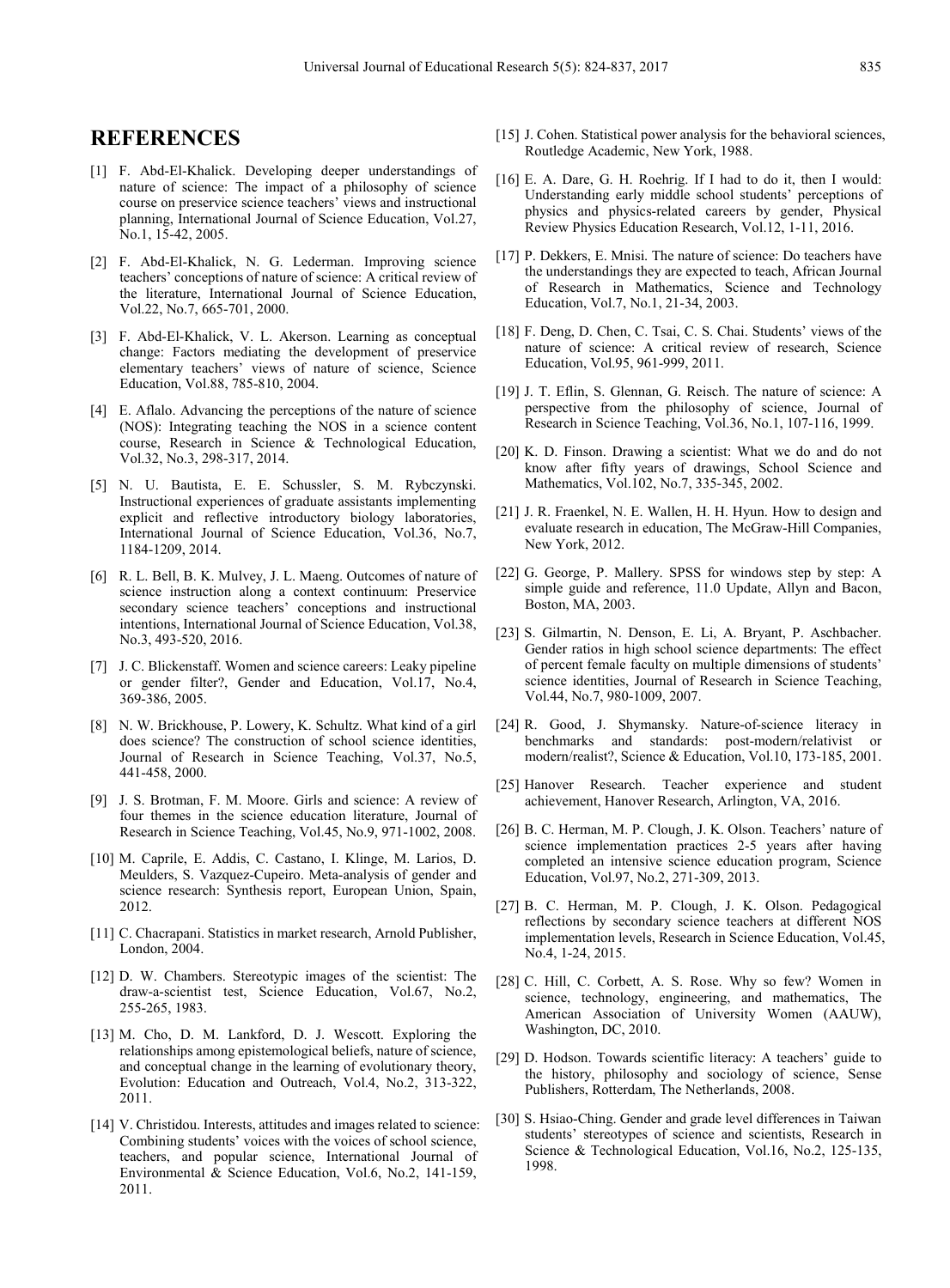- [31] F. L. Huang, T. R. Moon. Is experience the best teacher? A multilevel analysis of teacher characteristics and student achievement in low performing schools, Educational Assessment, Evaluation and Accountability, Vol.21, 209-234, 2009.
- [32] E. W. Jenkins. The nature of science in the school curriculum: The great survivor, Journal of Curriculum Studies, Vol.45, No.2, 132-151, 2013.
- [33] B. Jensen, A. Sandoval-Hernandez, S. Knoll, E. J. Gonzalez. The experience of new teachers: Results from TALIS 2008, OECD Publishing, Paris, France, 2012.
- [34] M. G. Jones, A. Howe, M. J. Rua. Gender differences in students' experiences, interests, and attitudes toward science and scientists, Science Education, Vol.84, 180-192, 2000.
- [35] J. Kenway, A. Gough. Gender and science education in schools: A review 'with attitude', Studies in Science Education, Vol.31, 1-30, 1998.
- [36] S. Kerger, R. Martin, M. Brunner. How can we enhance girls' interest in scientific topics?, British Journal of Educational Psychology, Vol.81, 606-628, 2011.
- [37] R. Khishfe, N. Lederman. Teaching nature of science within a controversial topic: Integrated versus nonintegrated, Journal of Research in Science Teaching, Vol.43, No.4, 395- 418, 2006.
- [38] J. King Rice. The impact of teacher experience: Examining the evidence and policy implications, National Center for Analysis of Longitudinal Data in Education Research, Washington, DC, 2010.
- [39] T. Kini, A. Podolsky. Does teaching experience increase teacher effectiveness? A review of the research, Learning Policy Institute, Palo Alto, 2016.
- [40] P. Kline. The handbook of psychological testing  $(2<sup>nd</sup>$  ed.), Routledge, London, 2000.
- [41] N. G. Lederman. Nature of science: Past, present, and future. In S. K. Abell, N. G. Lederman (Eds.), Handbook of research on science education (pp.831-881), Lawrence Erlbaum Associates, Inc., Publishers, Mahwah, New Jersey, 2007.
- [42] N. G. Lederman, F. Abd-El-Khalick, R. L. Bell, R. S. Schwartz. Views of nature of science questionnaire: Toward valid and meaningful assessment of learners' conceptions of nature of science, Journal of Research in Science Teaching, Vol.39, No.6, 497-521, 2002.
- [43] N. G. Lederman, A. Antink, S. Bartos. Nature of science, scientific inquiry, and socio-scientific issues arising from genetics: A pathway to developing a scientifically literate citizenry, Science & Education, Vol.23, 285-302, 2014.
- [44] J. S. C. Leung, A. S. L. Wong, B. H. W. Yung. Evaluation of science in the media by non-science majors, International Journal of Science Education, Part B, 1-18, 2016.
- [45] S. Liu, C. Tsai. Differences in the scientific epistemological views of undergraduate students, International Journal of Science Education, Vol.30, No.8, 1055-1073, 2008.
- [46] M. R. Matthews. In defense of modest goals when teaching about the nature of science, Journal of Research in Science Teaching, Vol.35, No.2, 161-174, 1998.
- [47] M. R. Matthews. Changing the focus: From nature of science (NOS) to features of science (FOS). In M. S. Khine (Ed.), Advances in nature of science research: Concepts and methodologies (pp.3-26), Springer Publishing, New York, NY, 2012.
- [48] R. M. Marra, B. Palmer. University science students' epistemological orientations and nature of science indicators: How do they relate?, Science Education International, Vol.18, No.3, 165-184, 2005.
- [49] W. F. McComas, M. P. Clough, H. Almazroa. The role and character of the nature of science in science education. In W. F. McComas (Ed.), The nature of science in science education: Rationales and strategies (pp.3-39), Kluwer Academic Publishers, Dordrecht, The Netherlands, 2002.
- [50] J. A. Morrison, F. Raab, D. Ingram. Factors influencing elementary and secondary teachers' views on the nature of science, Journal of Research in Science Teaching, Vol.46, No.4, 384-403, 2009.
- [51] M. Niaz. Chemistry education and contributions from history and philosophy of science, Springer International Publishing, Switzerland, 2016.
- [52] J. Osborne, S. Simon, S. Collins. Attitudes towards science: A review of the literature and its implications, International Journal of Science education, Vol.25, No.9, 1049-1079, 2003.
- [53] M. Ozel. Children's images of scientists: Does grade level make a difference?, Educational Sciences: Theory & Practice, Vol.12, No.4, 3187-3198, 2012.
- [54] M. Pigliucci. Nonsense on stilts: How to tell science from bunk, The University of Chicago Press, Chicago, IL, 2010.
- [55] T. J. Posnanski. Developing understanding of the nature of science within a professional development program for inservice elementary teachers: Project nature of elementary science teaching, Journal of Science Teacher Education, Vol.21, 589-621, 2010.
- [56] K. Royal. Understanding reliability in higher education student learning outcomes assessment, Quality Approaches in Higher Education, vol.2, No.2, 8-15, 2011.
- [57] J. M. Ruane. Essentials of research methods: A guide to social science research, Blackwell Publishing, Malden, MA, 2005.
- [58] T. D. Sadler, F. W. Chambers, D. L. Zeidler. Student conceptualization of the nature of science in response to a socioscientific issue, International Journal of Science education, Vol.26, No.4, 387-409, 2004.
- [59] L. C. Scharmann, M. U. Smith, M. C. James, M. Jensen. Explicit reflective nature of science instruction: Evolution, intelligent design, and umbrellaology, Journal of Science Teacher Education, Vol.16, 27-41, 2005.
- [60] D. Schizas, D. Psillos, G. Stamou. Nature of science or nature of the sciences?, Science Education, Vol.100, No.4, 706-733, 2016.
- [61] R. S. Schwartz, N. G. Lederman, B. A. Crawford. Developing views of nature of science in an authentic context: An explicit approach to bridging the gap between nature of science and scientific inquiry, Science Education, Vol.88, 610-645, 2004.
- [62] S. Tala, V. Vesterinen. Nature of science contextualized: Studying nature of science with scientists, Science & Education, Vol.24, 435-457, 2015.